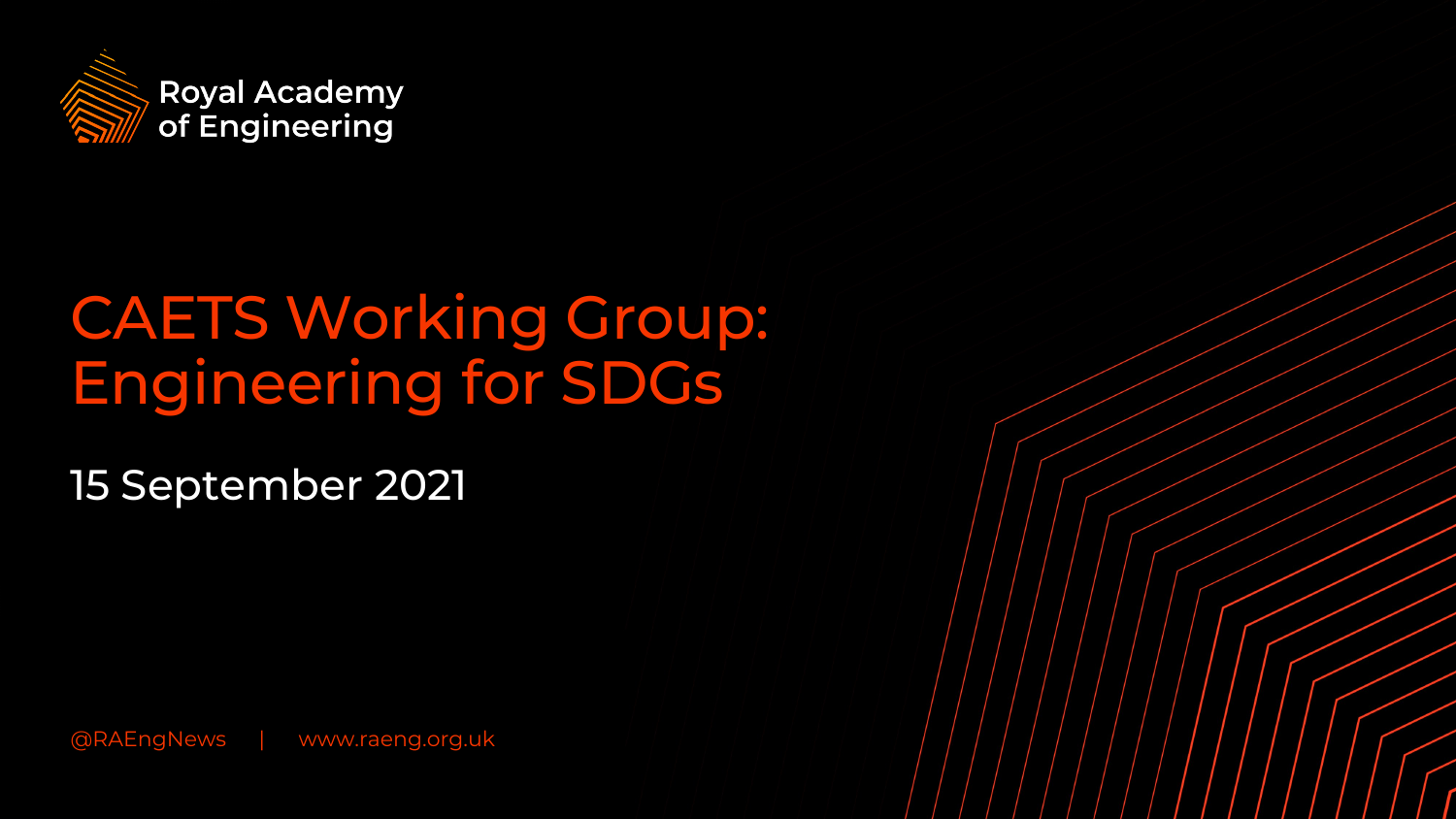

Welcome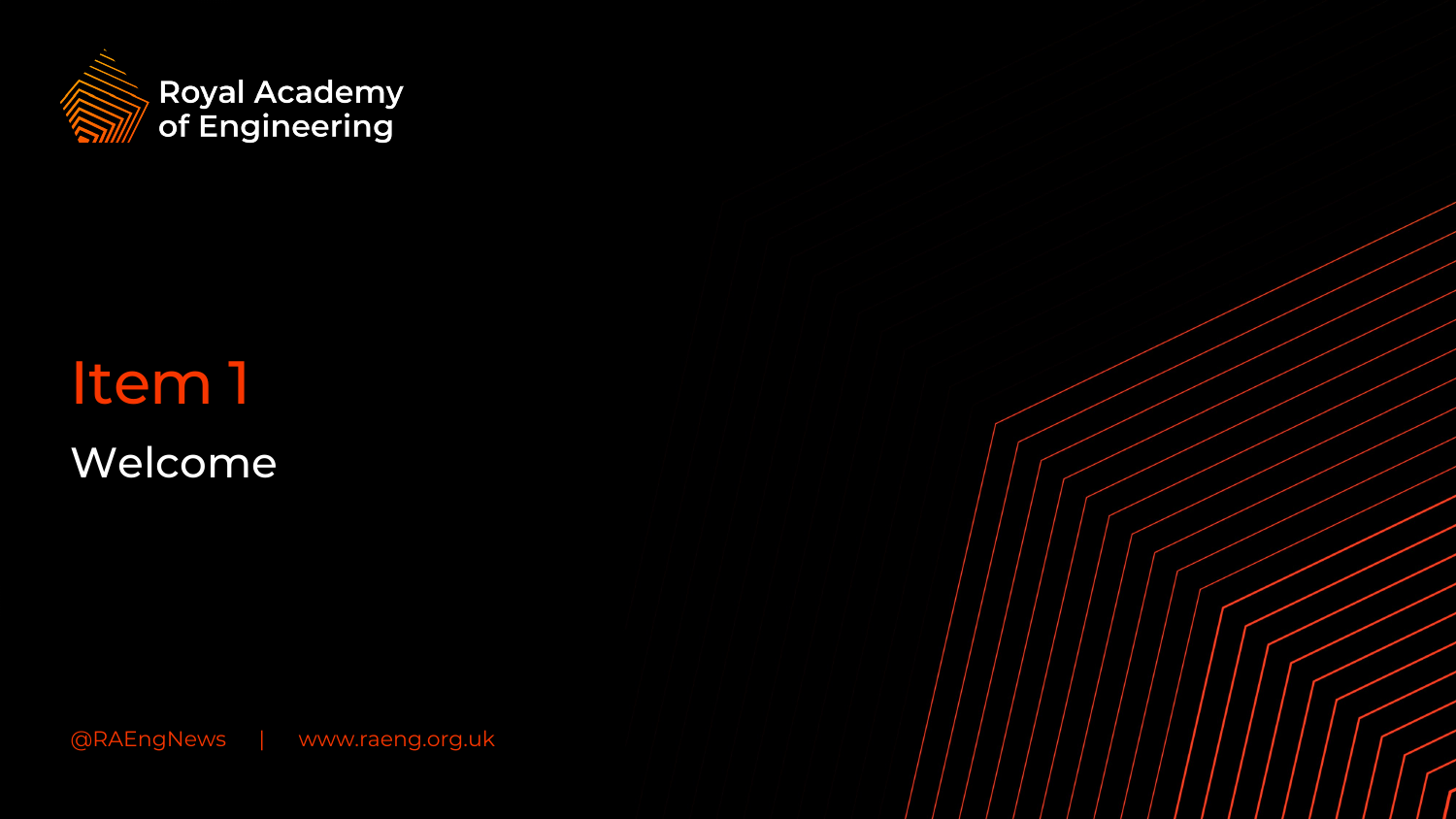

Presentations from member academies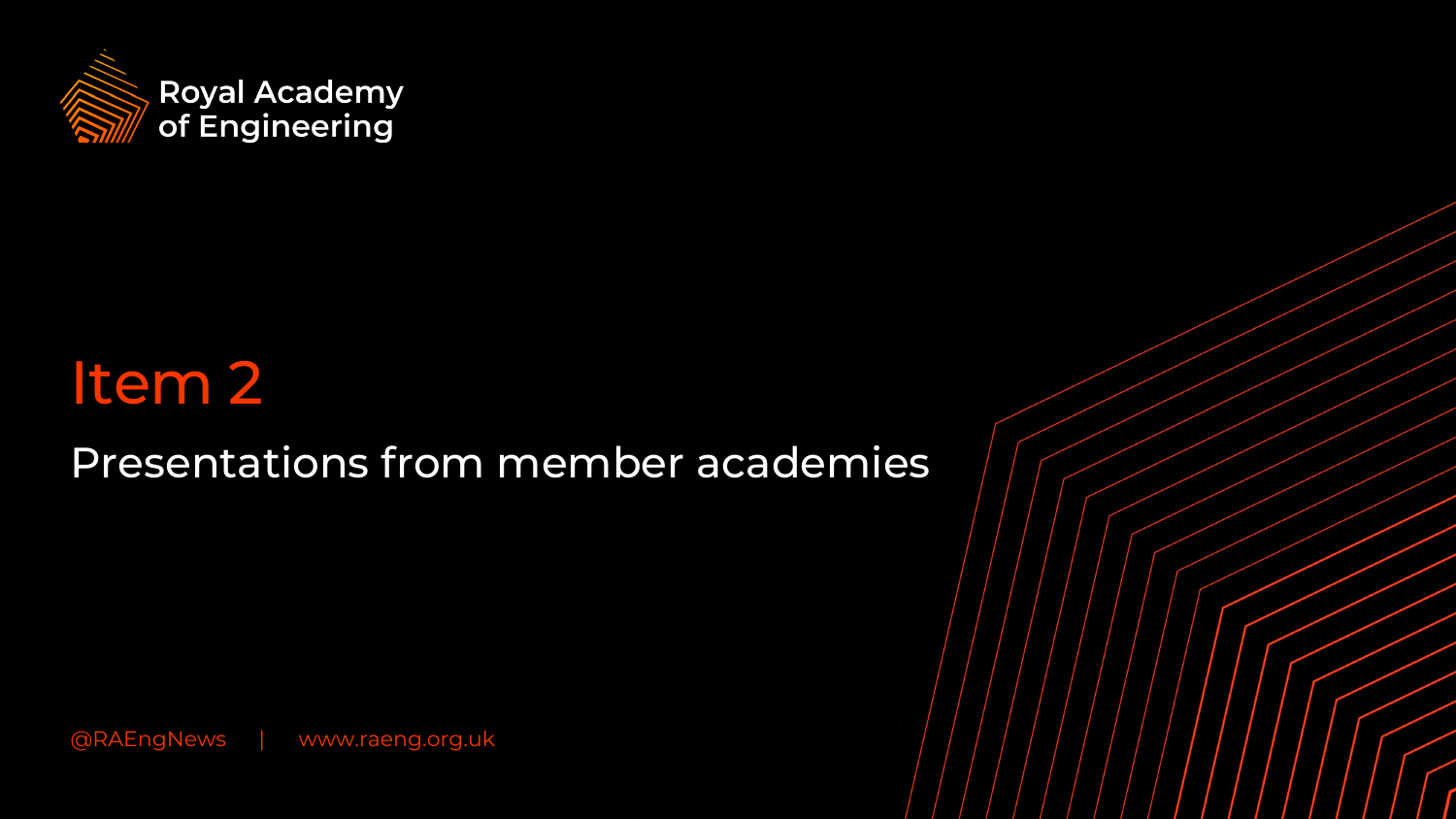



### Presentations at today's meeting

- 1. Prof. Frank Behrendt German Academy of Science and Engineering
- 2. Prof. Taikan Oki Engineering Academy of Japan
- 3. Eng. César Arias National Academy of Engineering of Argentina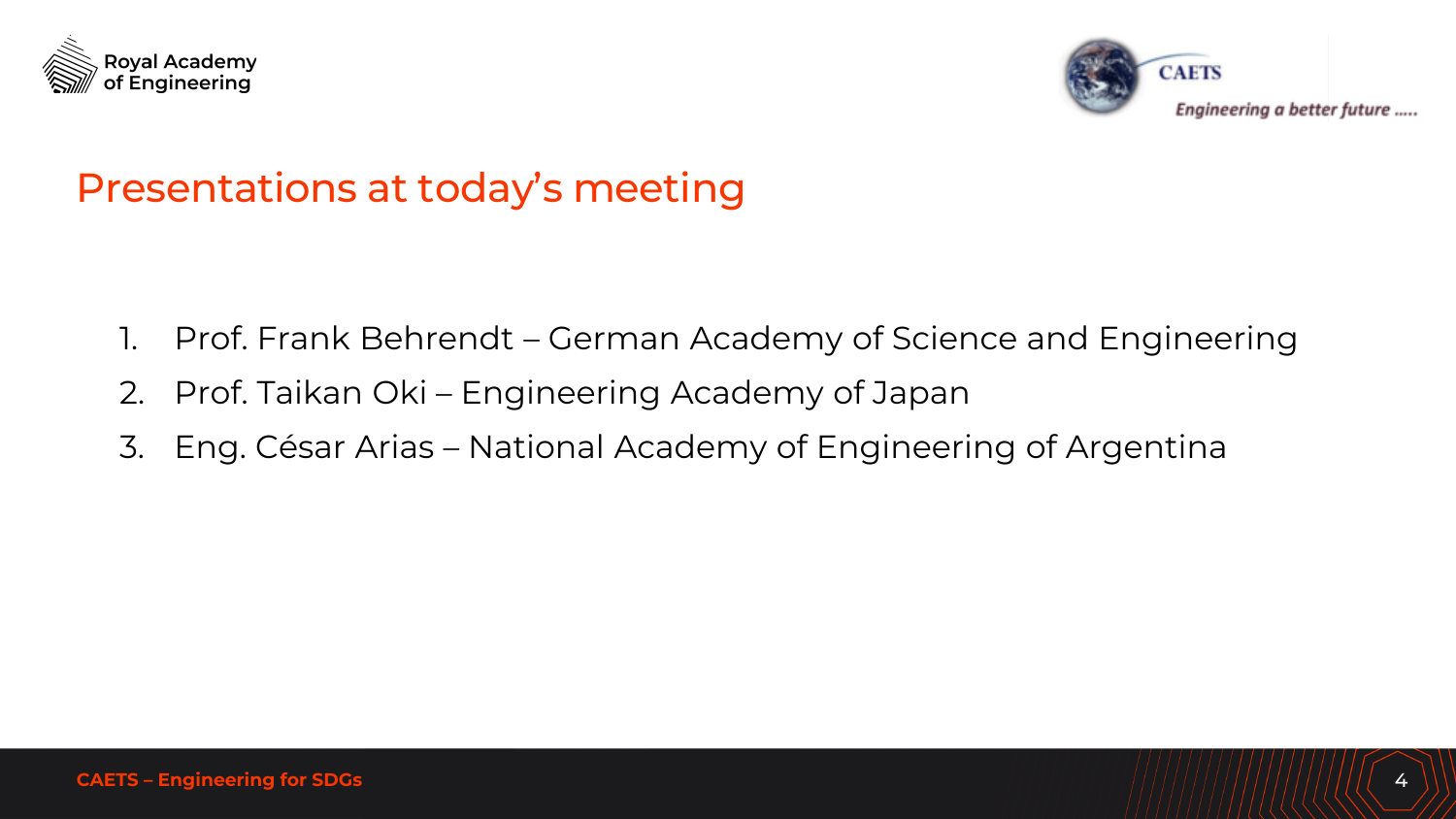

# CAETS statement led by Working Group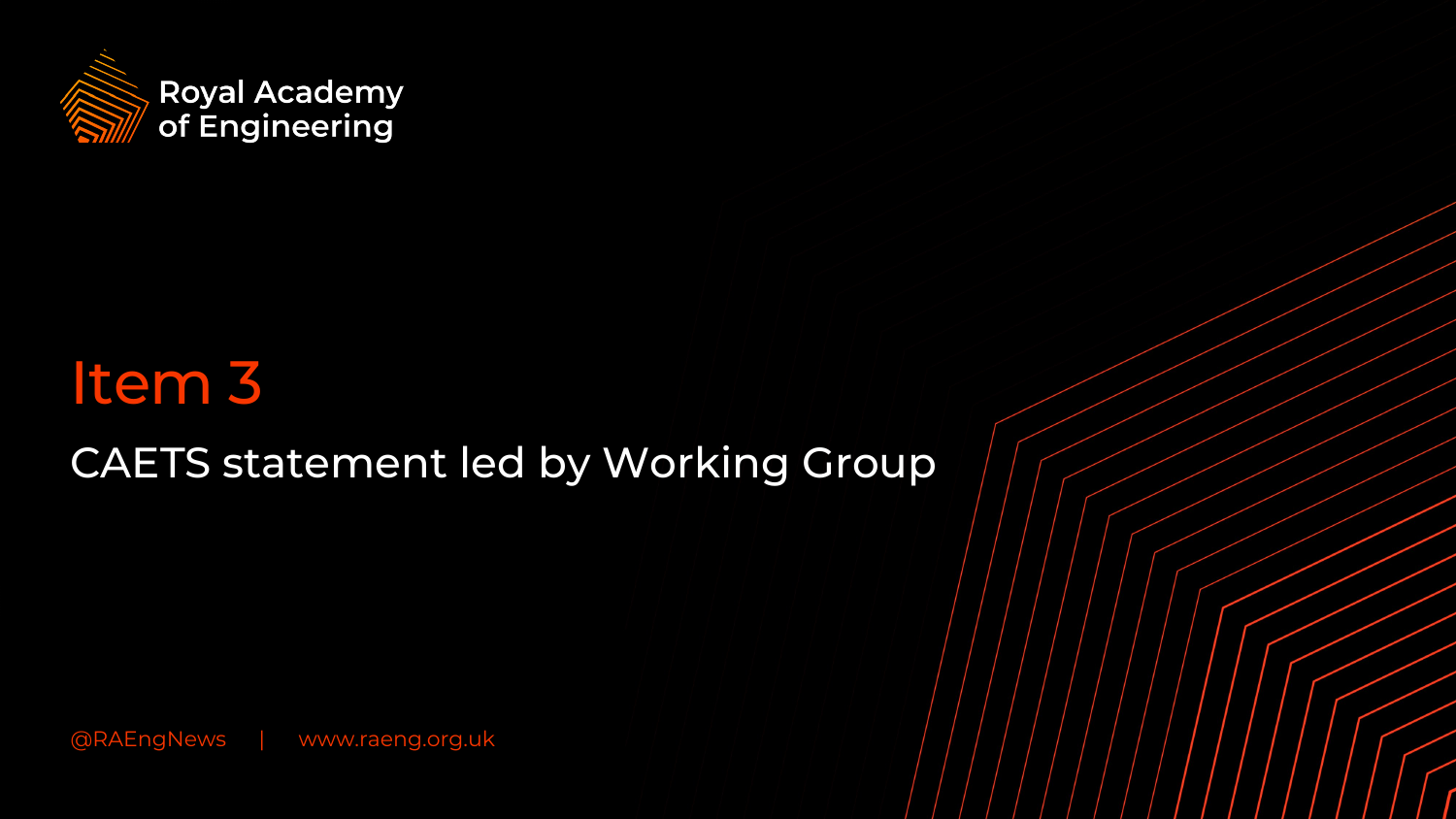



## Proposal & process

- Opportunity for the Working Group to draft a CAETS position paper (or statement) promoting the role of engineering in achieving the SDGs
- Proposed to be published around the dates of COP26
- Template is provided by CAETS (next slide) as a guide
- Draft to be reviewed and signed off by CAETS Communications Committee
- Timeline: full first draft required by **w/c 4 October 2021**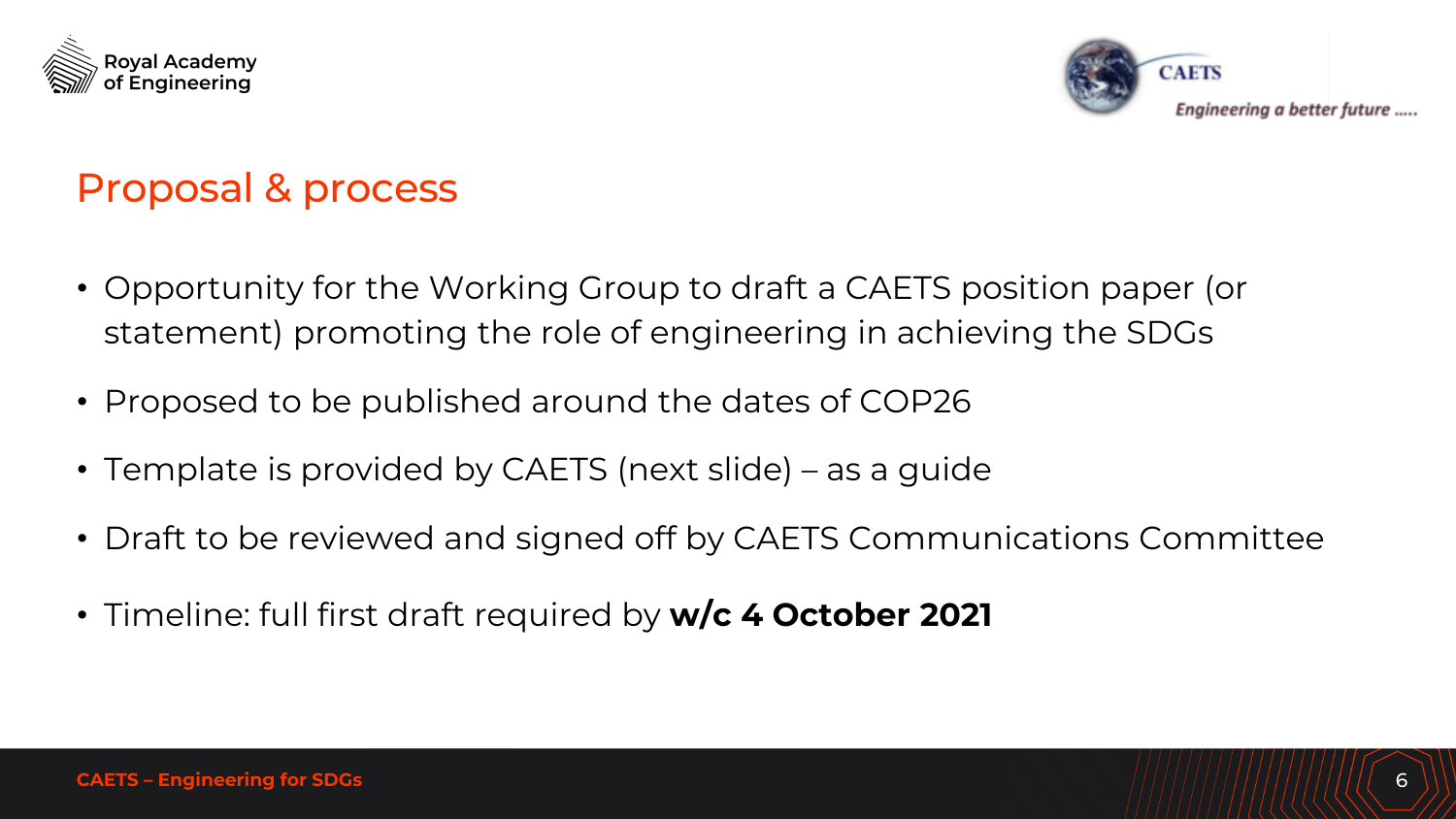



#### [TITLE]

#### **Problem statement**

[A brief statement of the problem being addressed]

#### **Key recommendations**

[These must be SMART: Specific, Measurable, Achievable, Relevant and Time-bound]

#### **Summary**

[Can include a brief explanation/summary of how specific recommendations were reached]

#### **References**

[Include any reference material if required]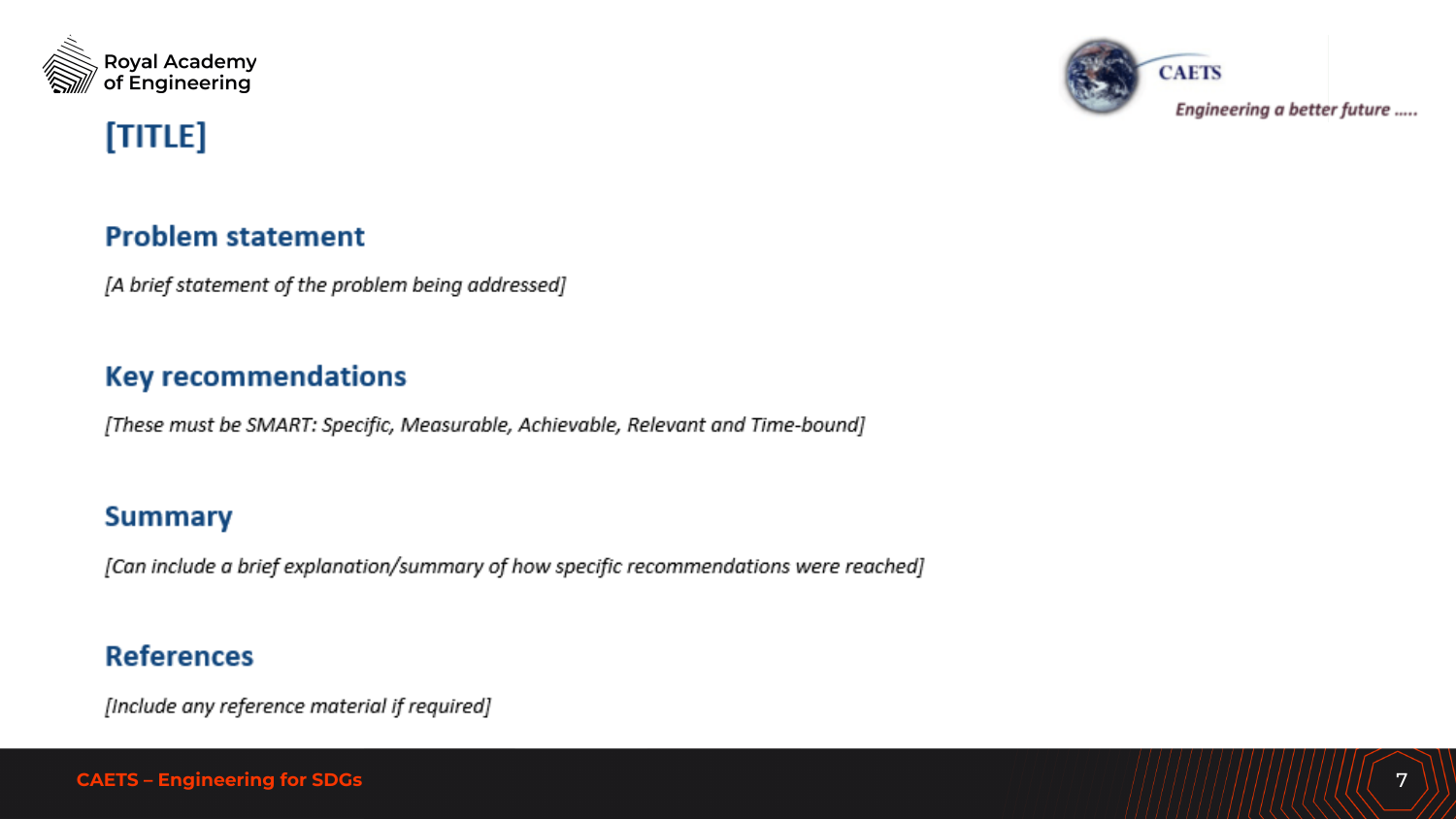



## To be discussed

- What do we want to achieve by publishing a statement?
- Who is our audience?
- What should our core messages be?
- How could the statement be of benefit to individual CAETS academies?
- When should the statement be published?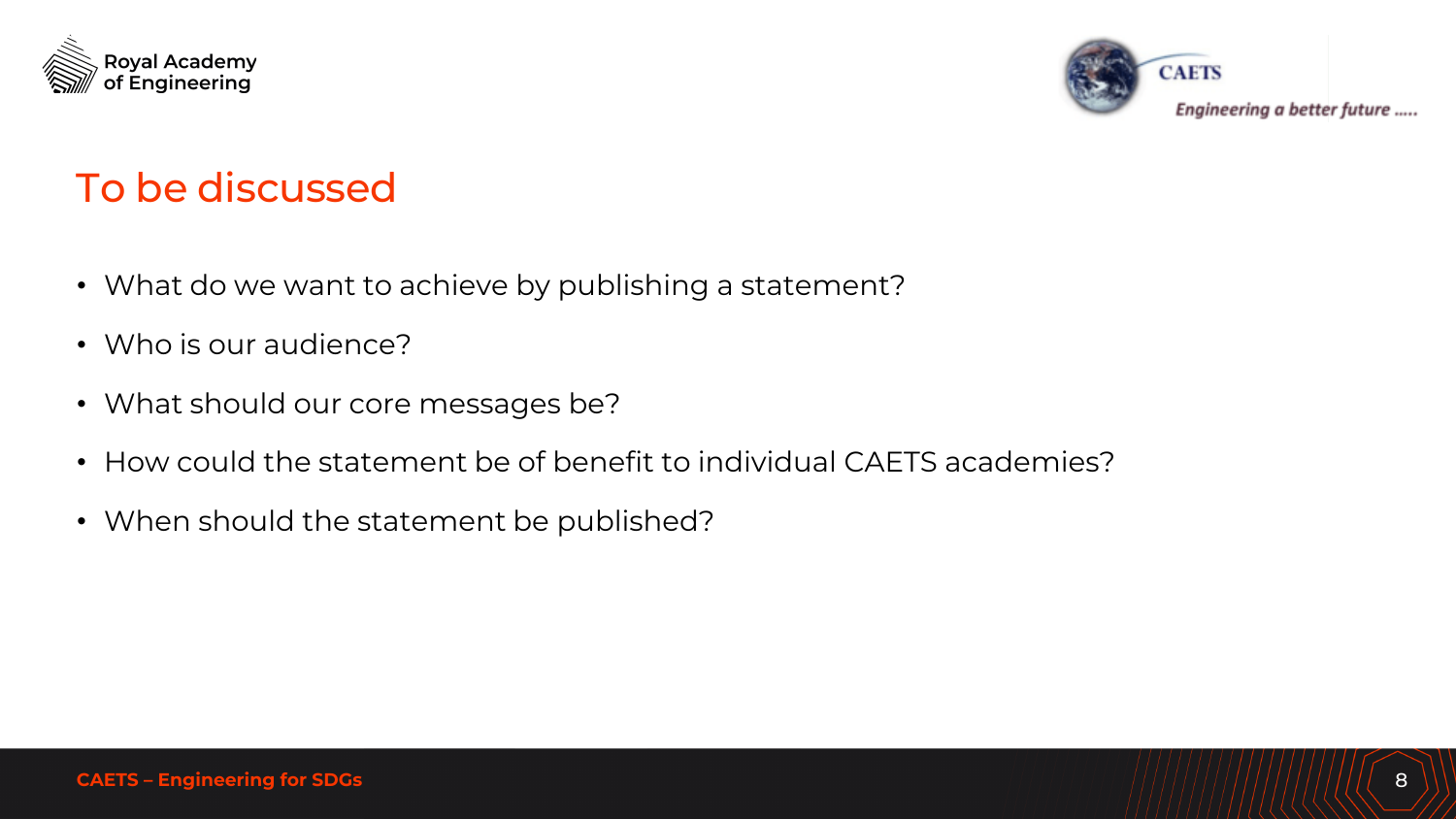



### What do we want to achieve?

Suggestions…

- Be the voice of the global engineering profession on sustainability issues
- Communicate why engineering is so crucial to achieving the SDGs
- Raise the profile of CAETS and of individual member academies
- Convince governments and policymakers that engineering thinking can help achieve their sustainability goals (for example, goals agreed at COP26)
- Other?
- To be discussed…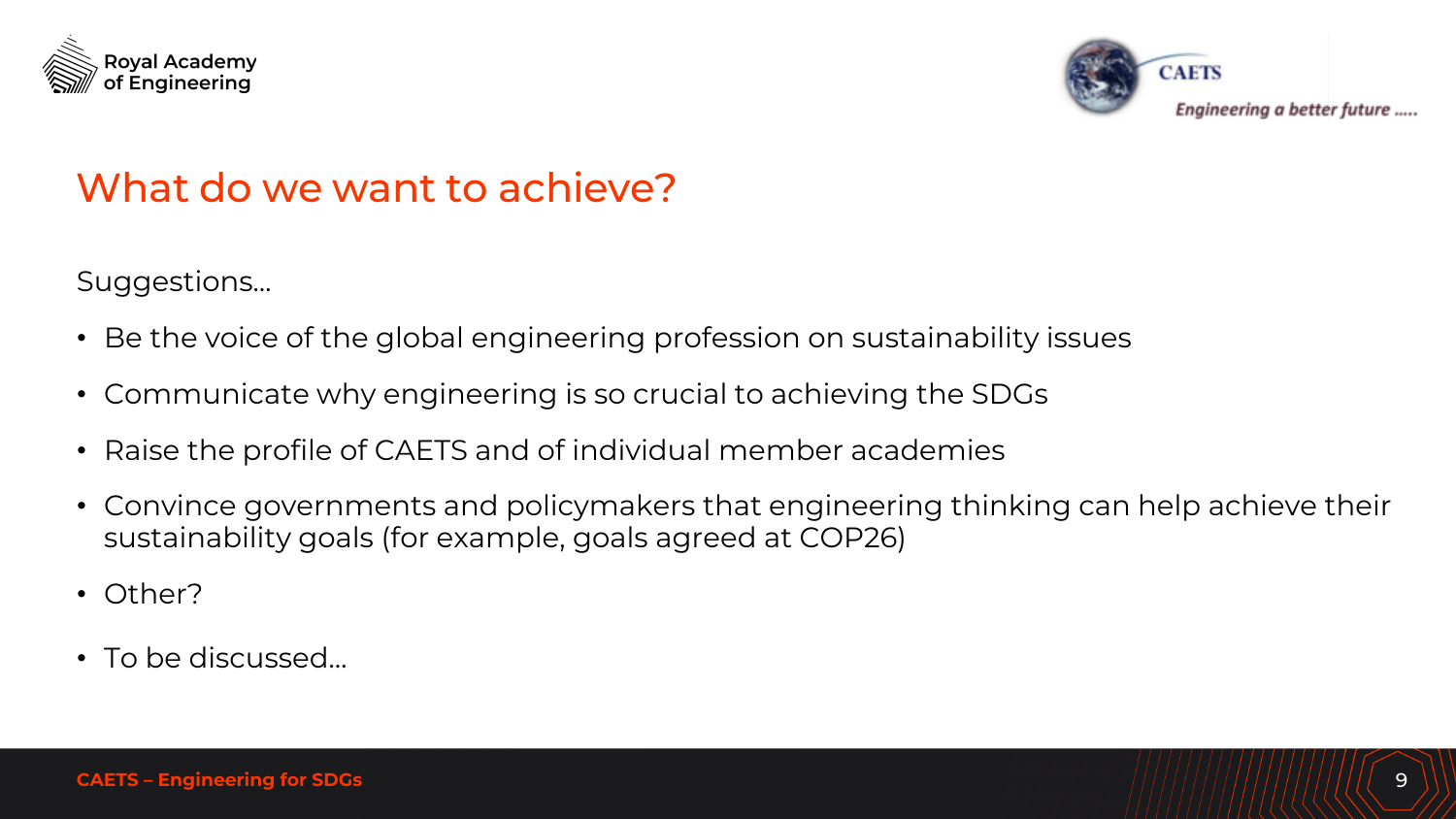



## Who is our audience?

- Governments, policymakers?
- The public?
- Other professions?
- Other?
- To be discussed…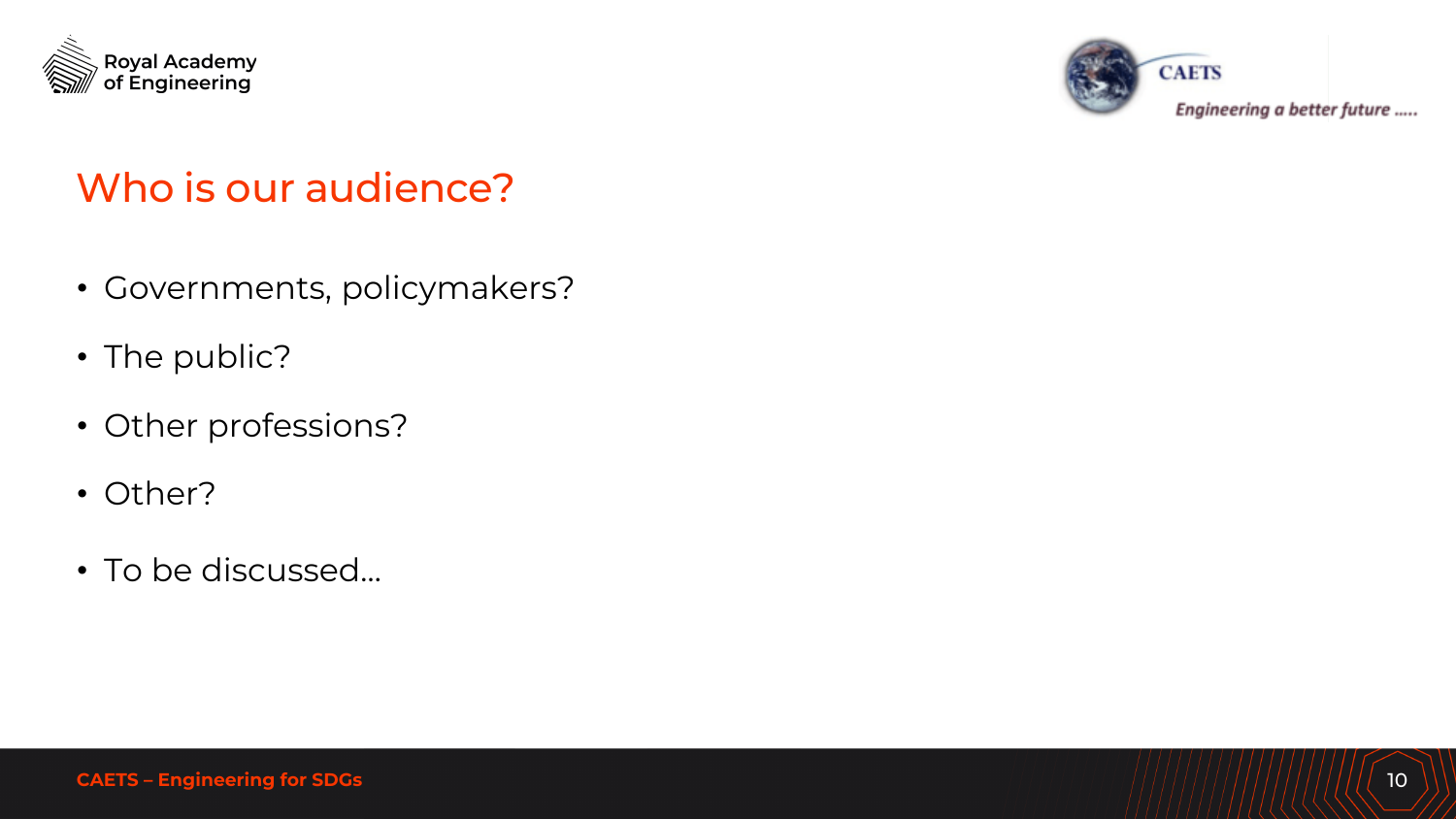



### What should our core messages be?

Suggestions – to be discussed and refined:

- Achieving global sustainability in line with all 17 UN SDGs is a complex, large-scale challenge requiring urgent and coordinated action across all major economic sectors and policy domains.
- The race to achieve "net zero" emissions and avoid 1.5ºC global warming is an example of such a challenge and one that requires challenging policy decisions to be made urgently, and existing technologies to be deployed rapidly.
- Engineers are very well placed to support such a transition not only for the technical innovation that comes from the sector but for their ability to apply a rigorous "whole systems" approach.
- An engineering systems approach is a highly effective way to co-ordinate the national net zero transition while also addressing wider sustainability issues including adaptation, resilience, biodiversity and economic prosperity.
- CAETS supported by its member academies is a community of independent, highly proficient engineers and technologists that stands ready to support public bodies and authorities tasked with ensuring global sustainability.
- Others? To be discussed…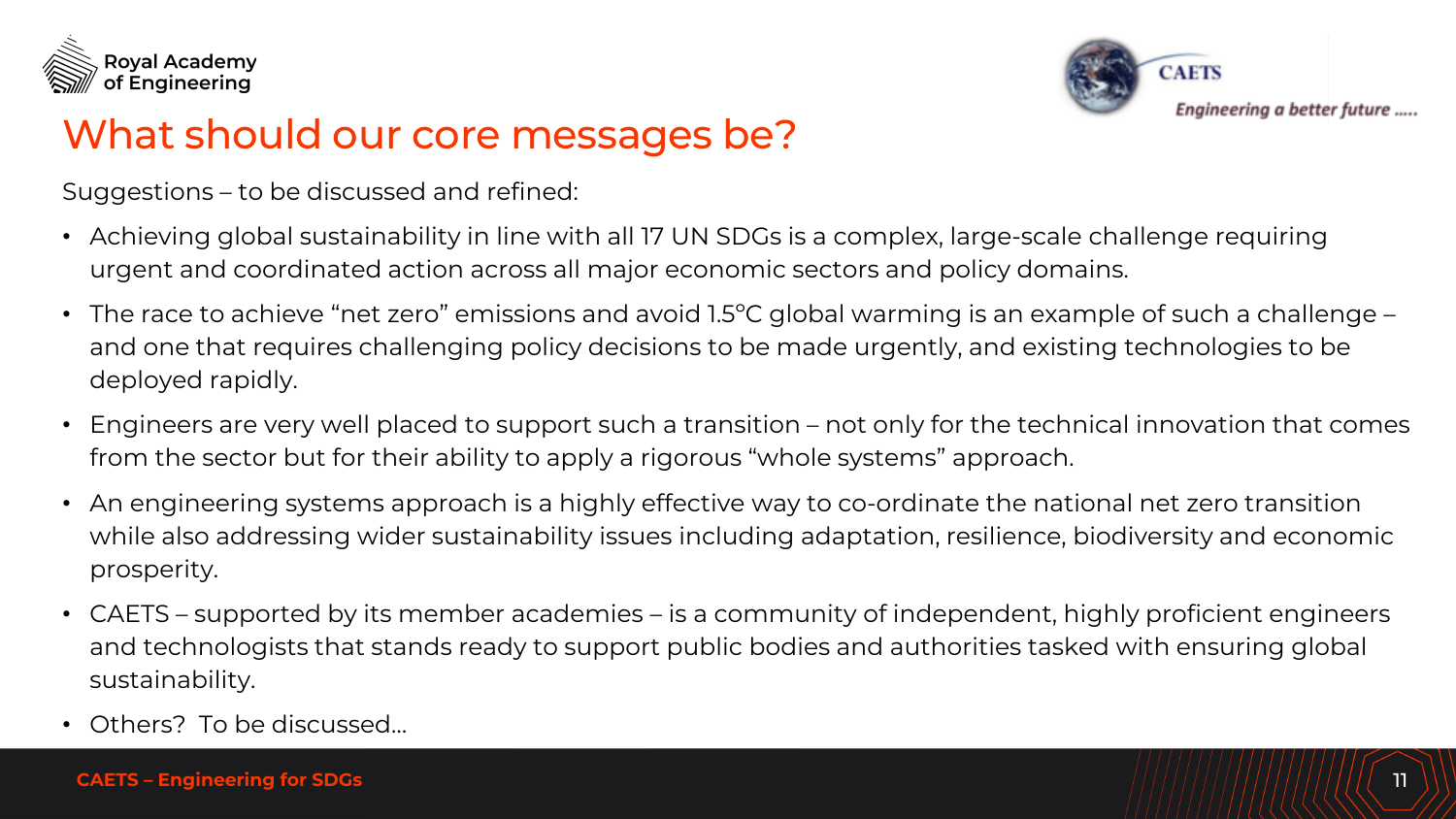



#### How could the statement be of benefit to member academies?

- Views welcome from the group
- To be discussed…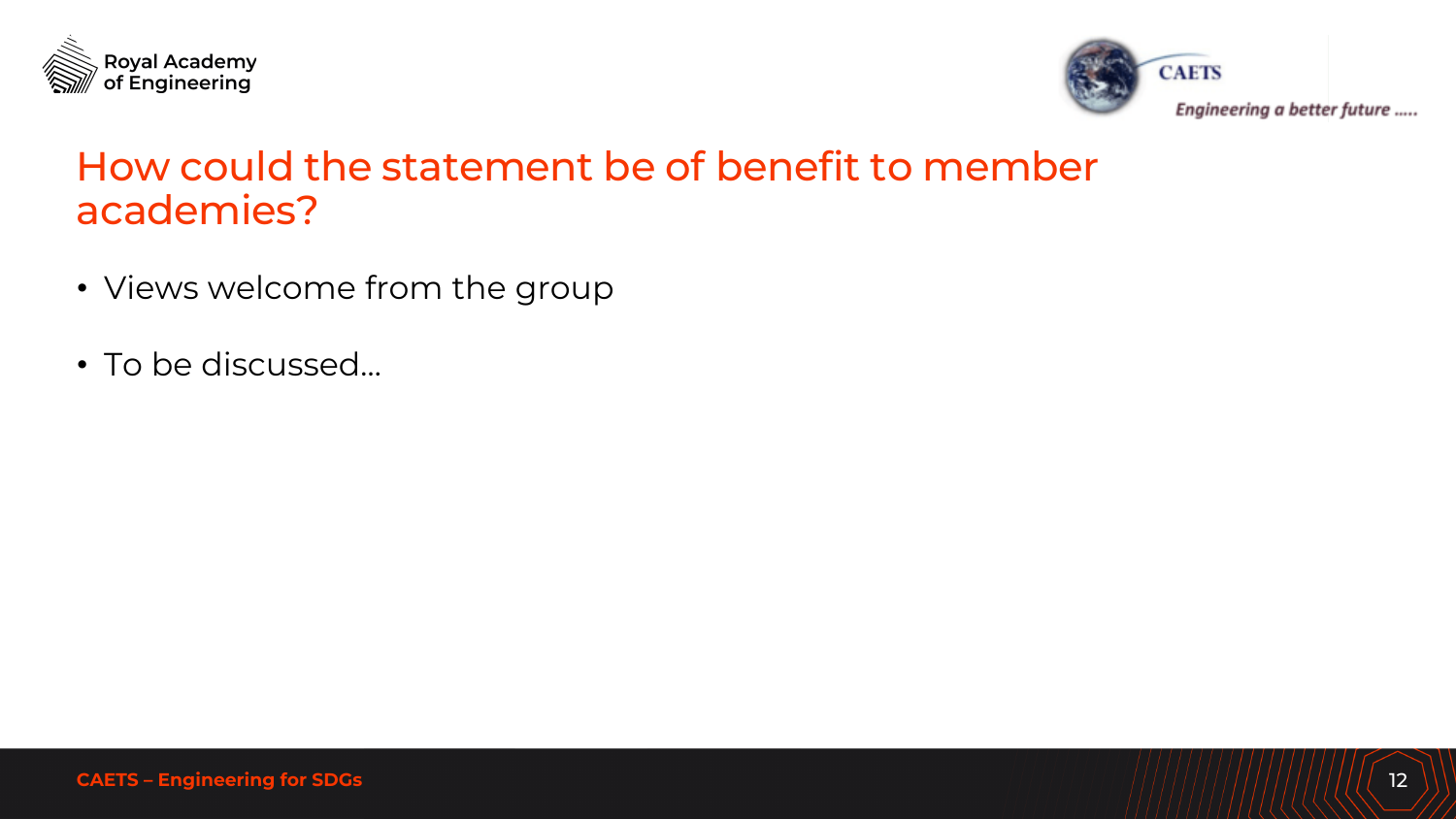



## When should we seek to publish the statement?

- Before COP26?
- During COP26?
- After COP26?
- To be discussed…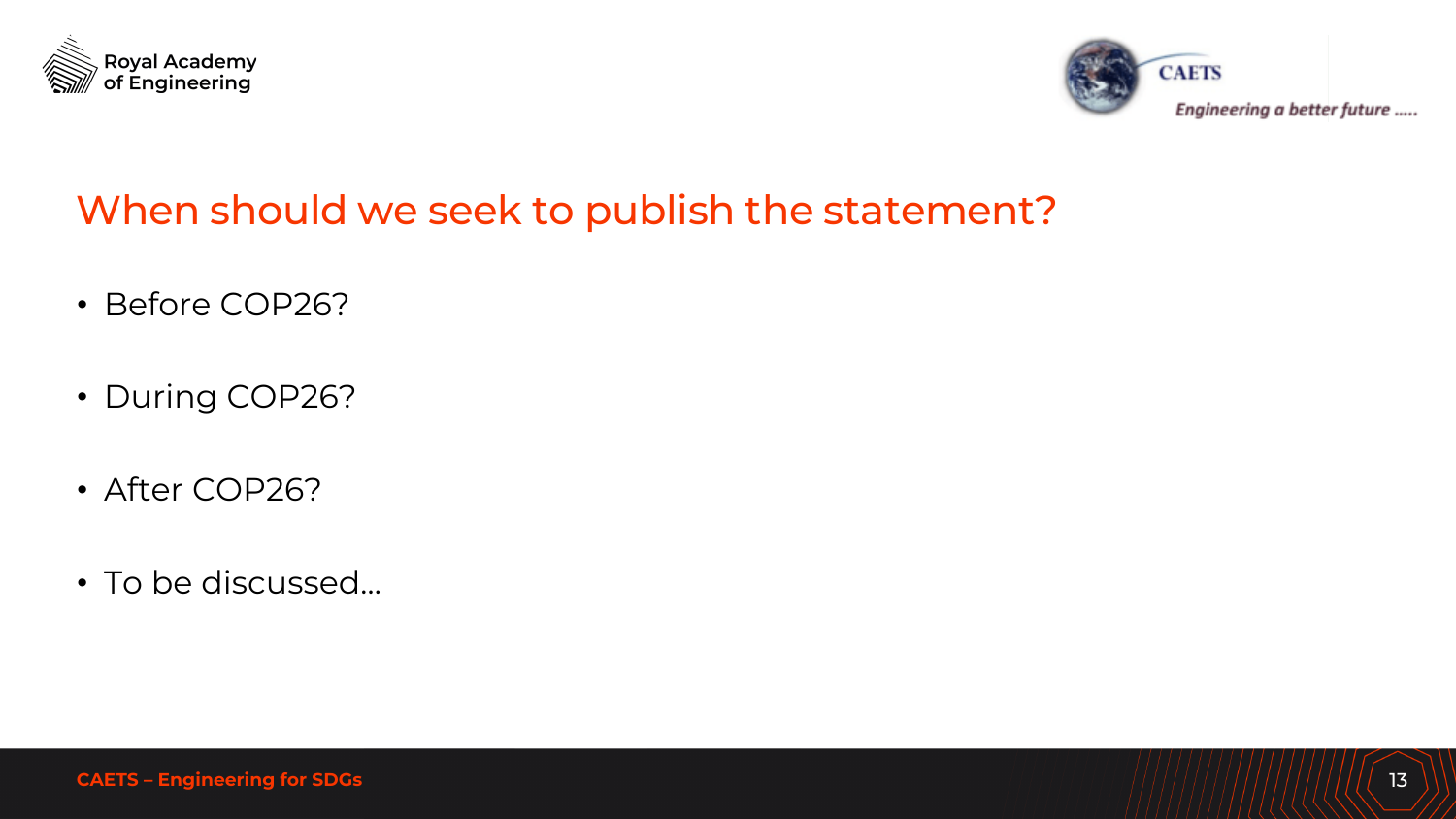



## To be discussed

- What do we want to achieve by publishing a statement?
- Who is our audience?
- What should our core messages be?
- How could the statement be of benefit to individual CAETS academies?
- When should the statement be published?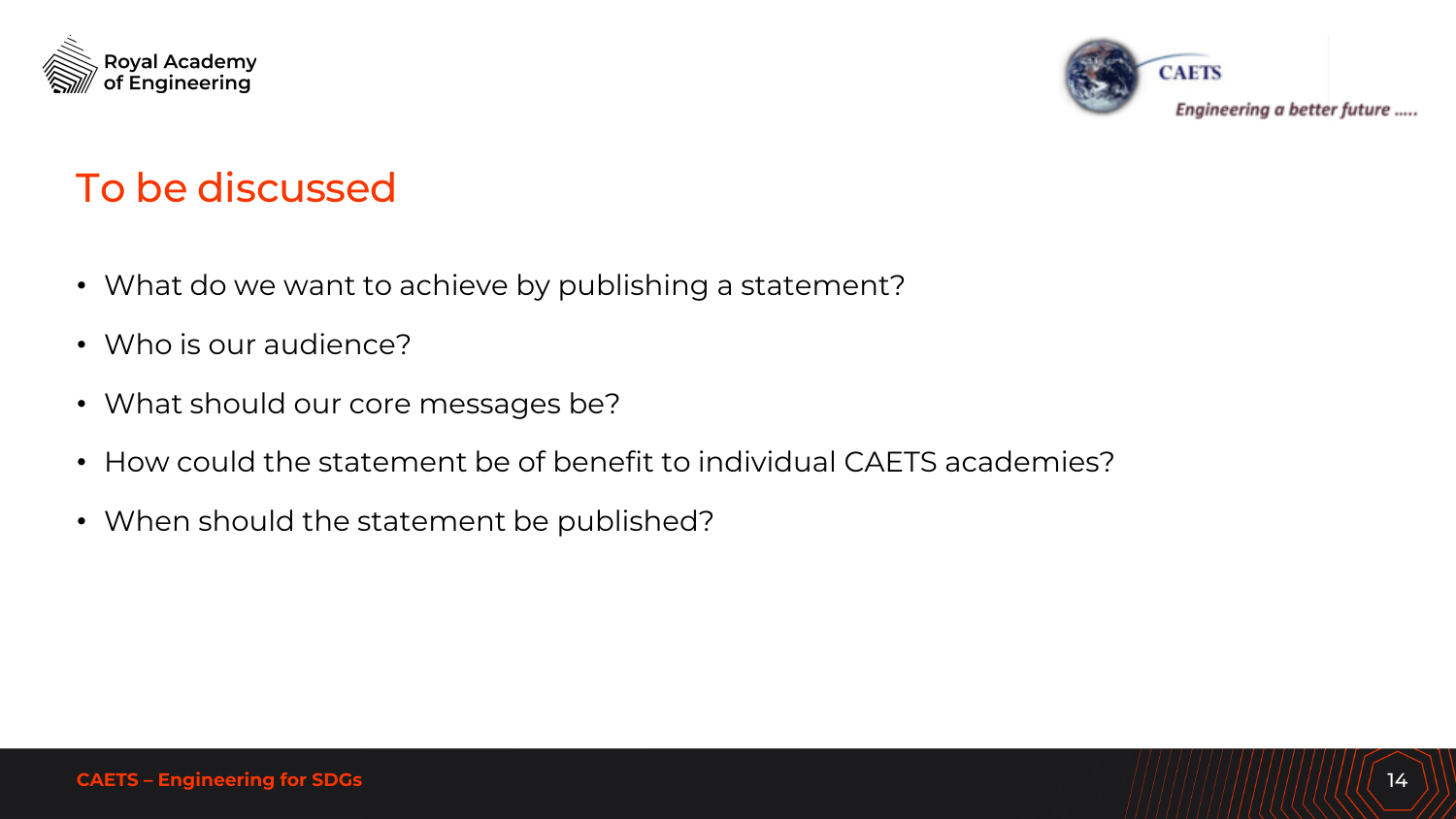

Additional outputs based on survey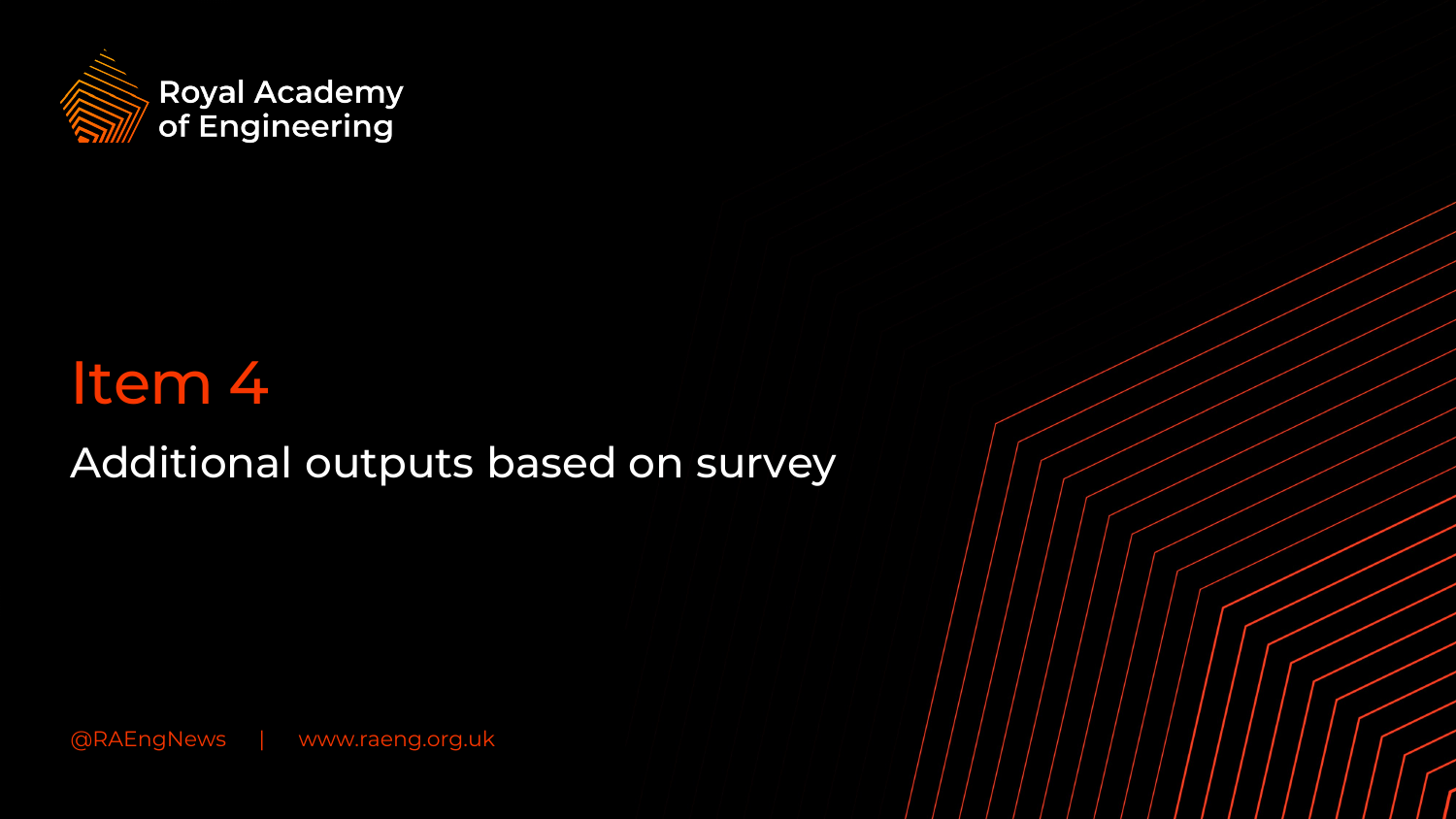



### Proposal

- Working Group to develop a knowledge-based output based on findings from the survey conducted in June 2021
- Aim is to build capacity and raise awareness of successful mechanisms for academy engagement with political bodies on sustainability issues – helping those academies that wish to increase their influence
- Primarily for CAETS community but could also provide useful examples that can be linked to the statement